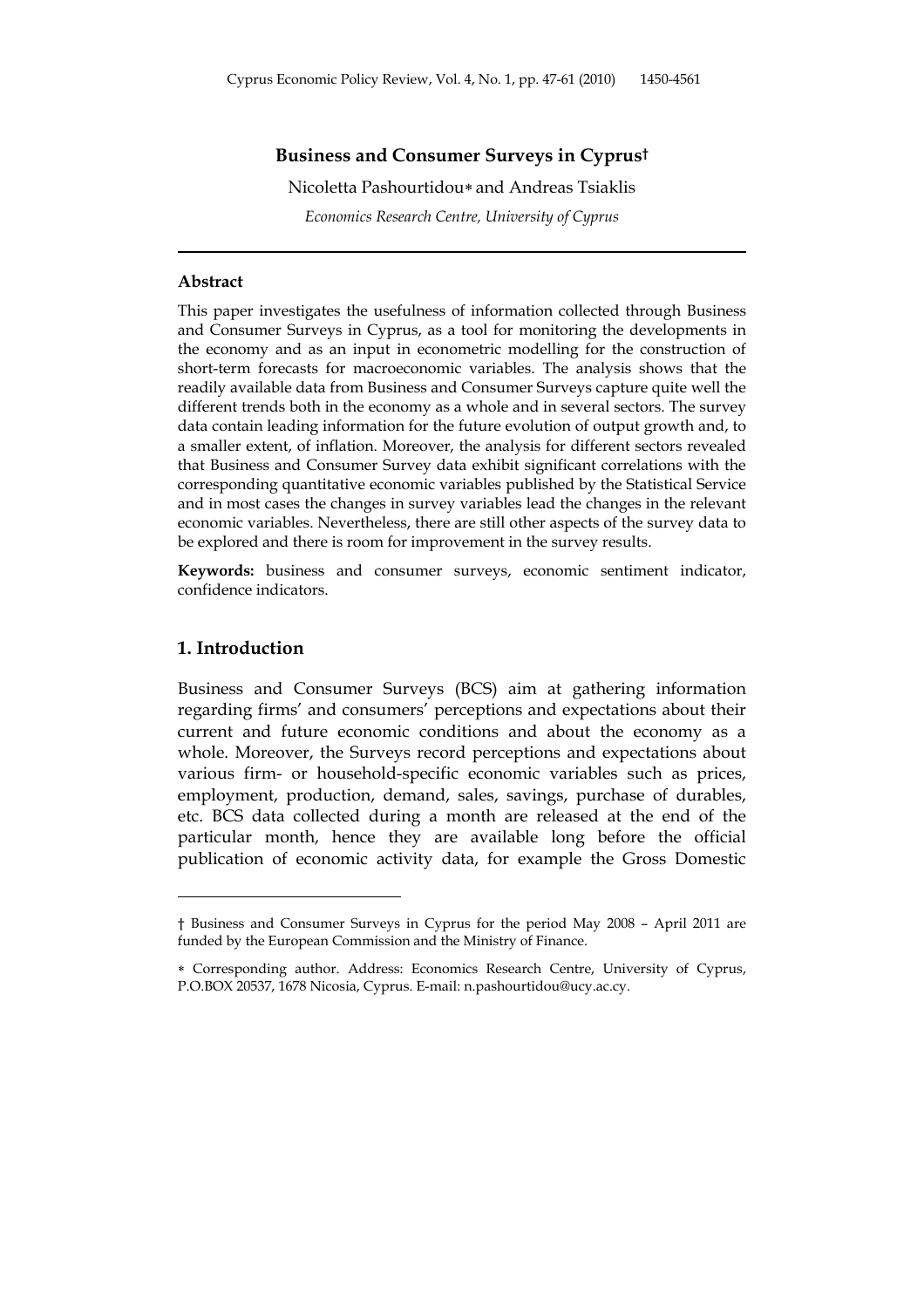Product (GDP). Consequently, the usefulness of BCS data lies in the timeliness of the information they contain about future developments in macroeconomic series. Such data therefore are used as a tool for monitoring the economy by policy makers and businesses, as well as in the construction of short-term forecasts for a number of economic series, for instance the growth rate of GDP.

Because of the importance of BCS data, the European Commission carries out harmonised surveys in EU member states and a number of candidate countries (European Commission 2007). Since May 2008 the Economics Research Centre, in collaboration with RAI Consultants Public Ltd, has been conducting the BCS in Cyprus as part of the Joint Harmonised European Union Programme of Business and Consumer Surveys. The data collection is carried out between the first and third week of each month, through interviews (based on harmonised questionnaires) with managers/directors of firms in services, retail trade, construction and industry, and with consumers. The sampling method for the business surveys assigns higher probability of selection to firms of larger size, so as to limit the inclusion in the selected sample of many small-size firms that are often associated with high non-response rates and, in some cases, noisy information, which is less relevant for the assessment of the overall economic activity. The sample for the consumer survey is based on random sampling.

There are numerous works that assess the role of BCS data for Europe as a whole and for particular countries and there is ample empirical evidence to support that this type of data are useful for forecasting macroeconomic variables, monitoring the economy and anticipate business cycles (see e.g. Bánbura and Rünstrler 2007; Carriero and Marcellino 2007; Claveria et al. 2007; Driver and Urga 2004; Mourougane and Roma 2003; Nahuis and Jansen 2004; Taylor and McNabb 2007).

For the practitioner who employs BCS indicators regularly, a number of questions arise in relation to their quality. Do these data reflect adequately the developments in the economy as a whole, as well as the developments at a sectoral level? Are there systematic deviations of expectations stated in the surveys from real economic variables that could signal biased responses? Are random departures of expectations from the corresponding real data observed to such an extent that undermine the reliability of BCS data? Are there aspects of BCS that need improvement? The purpose of this paper is to attempt to address these issues and, in general, to provide an assessment of the BCS data for Cyprus, using graphical representations and statistical analysis. Section 2 investigates the relation of an aggregate indicator of economic climate from BCS with aggregate output, i.e. GDP. Section 3 examines the link between BCS data at a sectoral level and a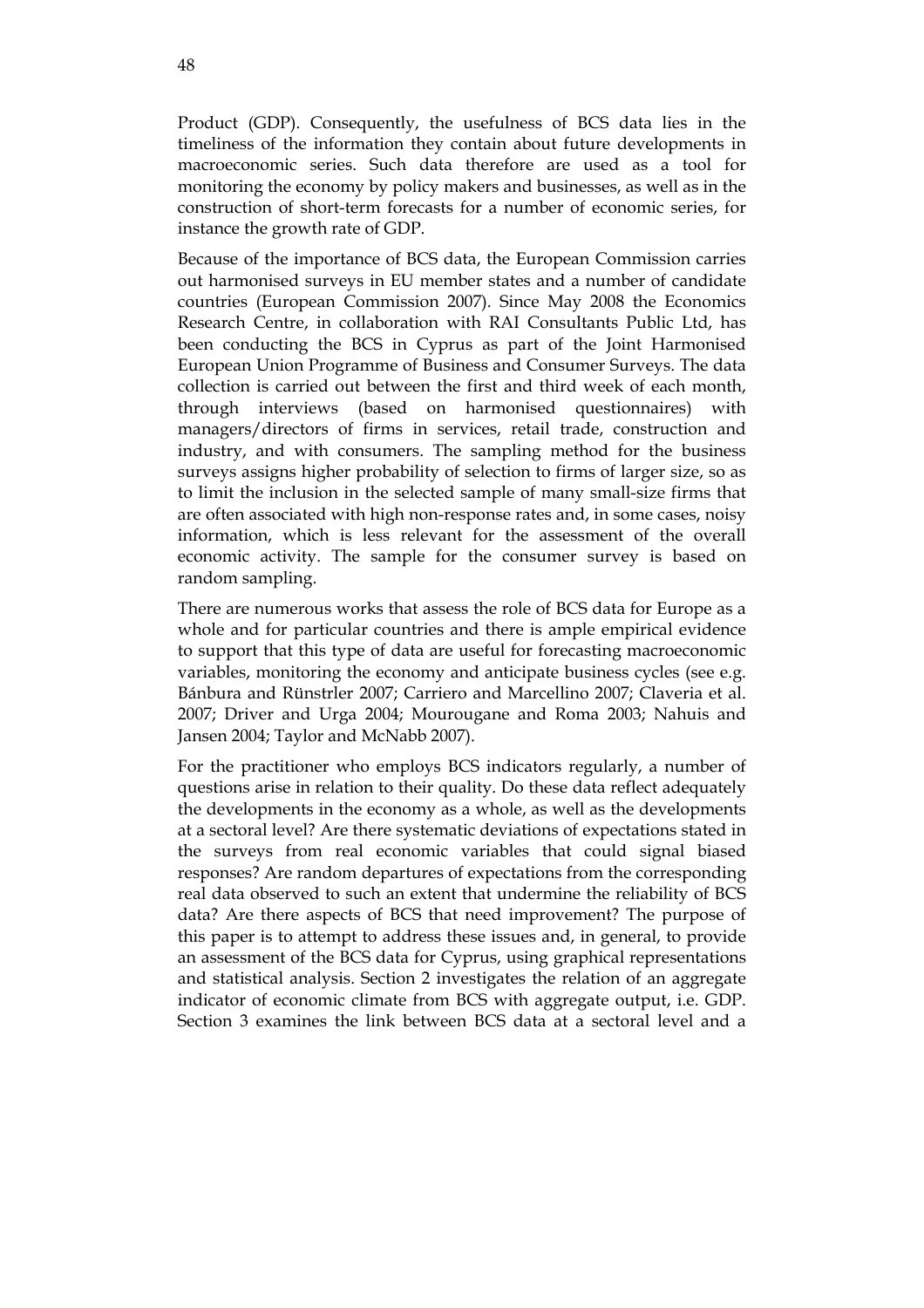number of relevant quantitative economic variables published by the Statistical Service. Section 4 concludes.

## **2. Overall economic activity**

 $\overline{a}$ 

To examine whether BCS data contain information about future conditions in the Cyprus economy we plot, on Figure 1, the Economic Sentiment Indicator (ESI) for the period May 2008 to April 2010, together with the growth rate of GDP published quarterly during the same period.1 The ESI summarises the economic climate in Cyprus as it is perceived and expected in the short-run by businesses and consumers.2 The figure shows that there is a rather close link in the evolution of the two series over time. The ESI exhibits a downward trend from May 2008 to March 2009, which appears to precede the decline in the GDP growth that occurred between the second quarter of 2008 and the third quarter of 2009. Since the beginning of 2009, ESI fluctuates at low levels without showing any clear signs of recovery. At the same time, the uncertainty in the economic climate was also reflected in real economic activity, as no noticeable improvement in the GDP growth rate was recorded during the first quarter of 2010.

The ability of ESI to lead changes in economic activity over time can also be detected in Figure 2 where the quarterly changes of ESI lagged by one period outline the path of the quarter-on-quarter growth rate of GDP.

<sup>1</sup> GDP is expressed at constant 2005 prices (flash estimate) and the growth rate is computed with respect to the previous quarter (quarter-on-quarter).

<sup>2</sup> ESI is constructed using the weighted responses to a number of questions referring to the current economic situation and expectations of firms in the sectors covered and consumers.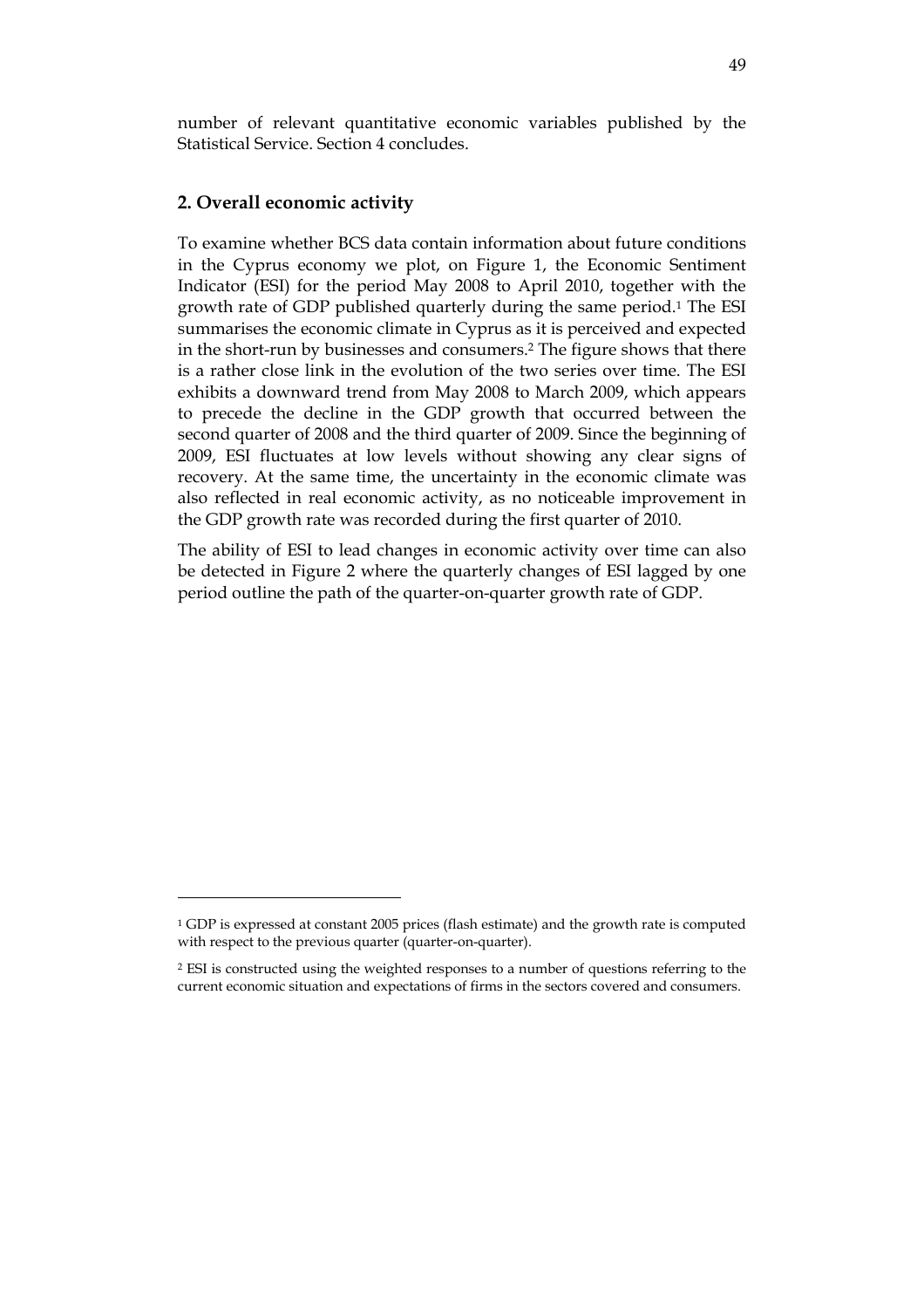

FIGURE 1

*Source*: Statistical Service and Economics Research Centre.





*Source*: Eurostat and Economics Research Centre.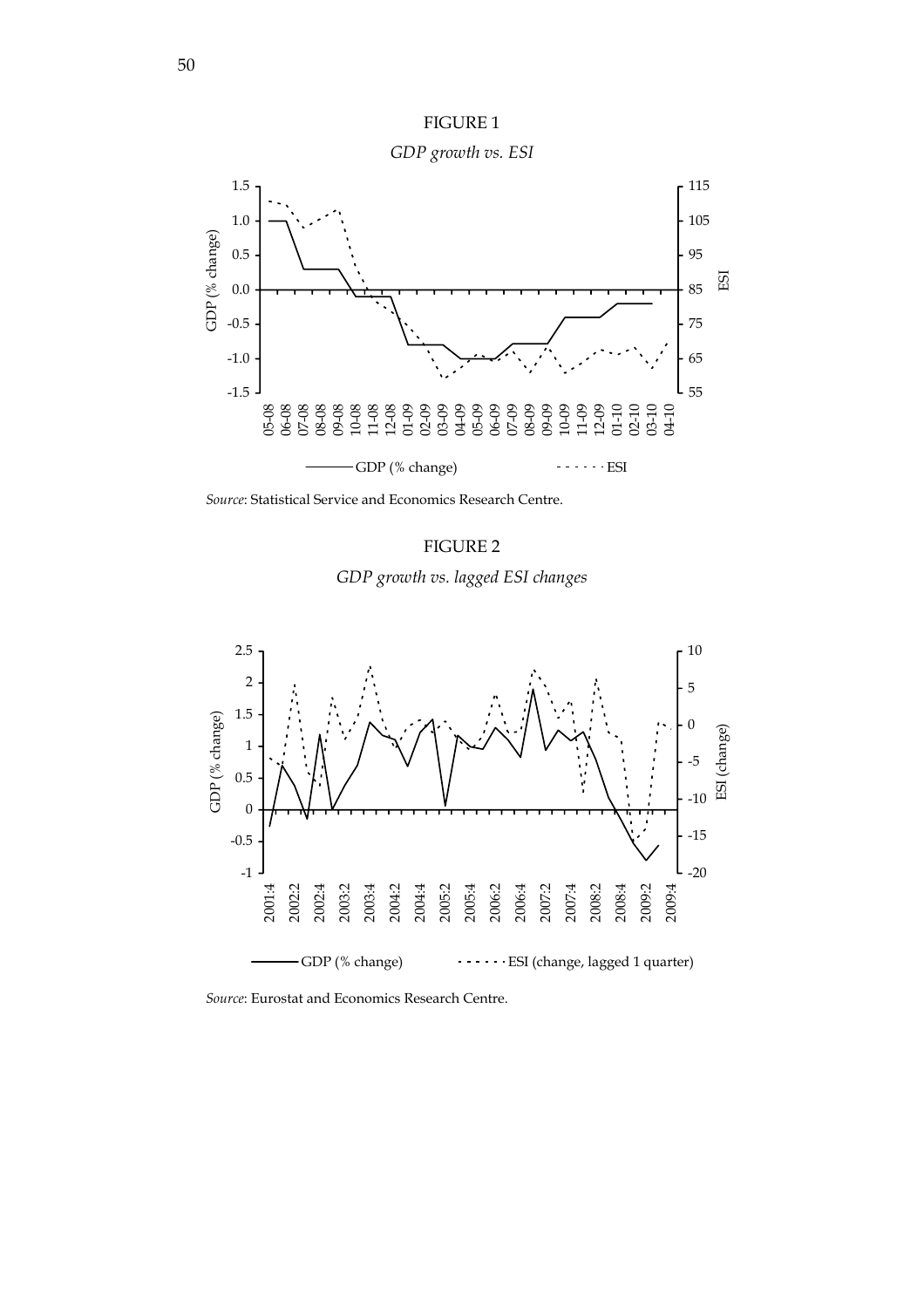The relationship between ESI and GDP growth is explored further using regression analysis and quarterly data for the period 2001 to 2009. The results presented in Table 1 show that there is a positive relation between the ESI changes lagged by one quarter and the growth rate of output.3, 4 In particular, a one-unit increase in the change of ESI in the previous quarter leads to 0.03 percentage points increase in the GDP growth of the current quarter. Assuming that the estimated relation between output growth and the ESI is stable over time, it could be used to gain some indication about future movements in the GDP growth, given that data on ESI for a particular quarter are available well in advance of the official release of the GDP for that quarter.

## TABLE 1

|                                                                                                                                                                                                                                                                                | Estimate<br>(std error) |
|--------------------------------------------------------------------------------------------------------------------------------------------------------------------------------------------------------------------------------------------------------------------------------|-------------------------|
| ESI (quarter-on-quarter change, lagged 1 quarter)                                                                                                                                                                                                                              | $0.0313*$<br>(0.0108)   |
| Constant                                                                                                                                                                                                                                                                       | $0.7706*$<br>(0.0908)   |
| Model diagnostics <sup>2</sup>                                                                                                                                                                                                                                                 |                         |
| Residual autocorrelation (p-value)                                                                                                                                                                                                                                             | 0.6943                  |
| Residual ARCH (p-value)                                                                                                                                                                                                                                                        | 0.7344                  |
| Number of observations                                                                                                                                                                                                                                                         | 31                      |
| $\mathbf{v}$ , and a set of the set of the set of the set of the set of the set of the set of the set of the set of the set of the set of the set of the set of the set of the set of the set of the set of the set of the set of<br>$\sim$ $\sim$ $\sim$ $\sim$ $\sim$ $\sim$ |                         |

#### *Estimation results, dependant variable: GDP growth1*

*Notes*: 1 Asterisk denotes statistical significance at 1% level.

2 LM tests with two lags.

 $\overline{a}$ 

Both graphical and regression analysis confirm that the ESI contains leading information about aggregate economic activity, thus it can constitute a valuable tool for planning and timely implementation of economic policies.

<sup>3</sup> Prior to estimation, the variables were tested for unit roots. The Augmented Dickey-Fuller test indicated that the variables are stationary.

<sup>4</sup> Various models with different numbers of leads and lags, as well as contemporaneous values of the ESI changes were estimated before reaching the final specification shown in Table 1. The choice of the regressor lag length was based on the significance of the various lags/leads and current values included.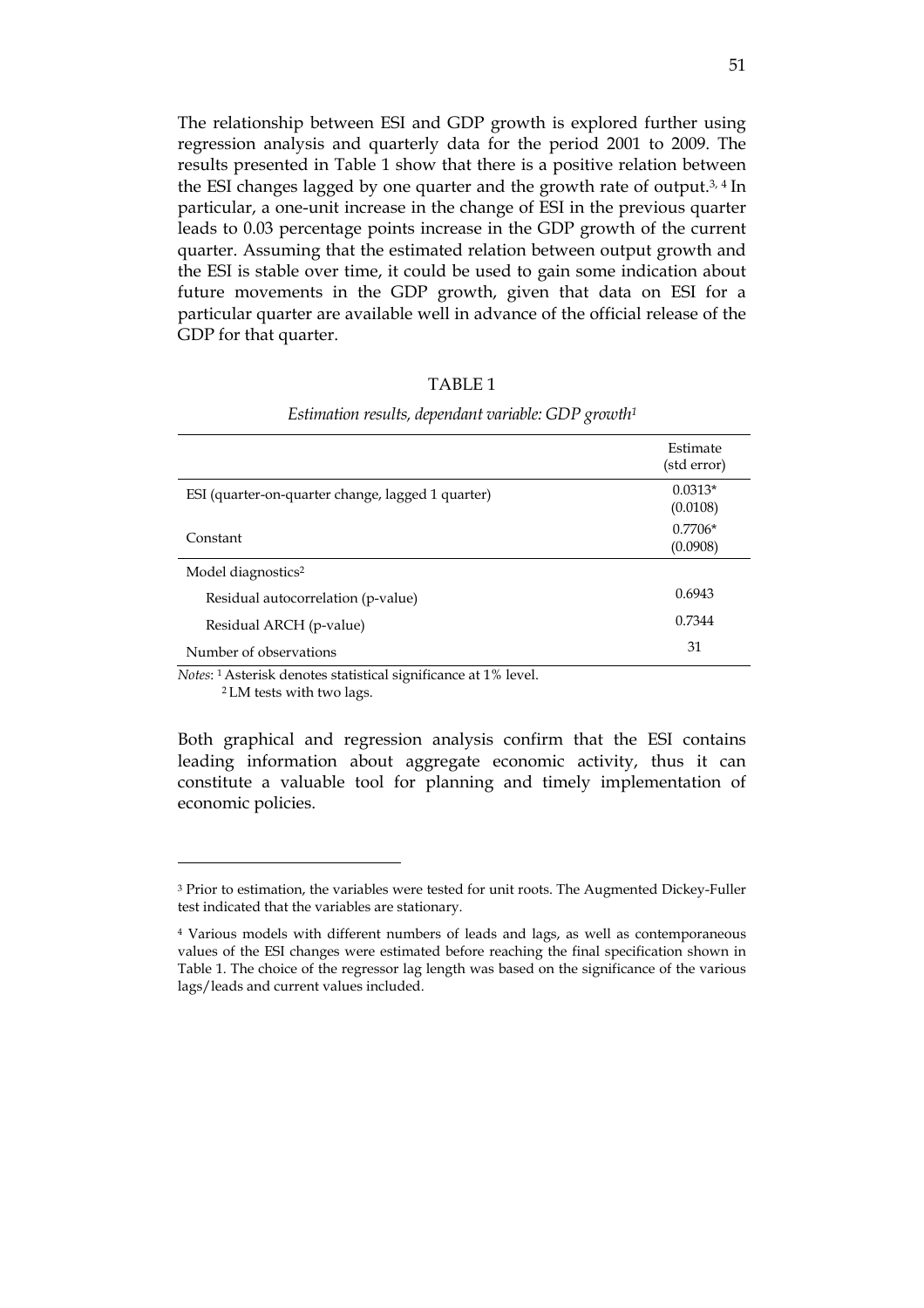## **3. Sectors of economic activity**

Next we focus on specific sectors of the economy to investigate the extent of the association between BCS data and a number of economic series published by the Statistical Service. The published economic data considered below relate to sectors of great importance for the Cyprus economy, such as construction, tourism and retail trade.

In Figures 3 – 7 the vertical axis on the left measures the economic series from the Statistical Service and the right vertical axis represents the corresponding economic climate indicators/variables in particular sectors from the BCS. The comparison of economic variables with BCS data in Figures 3 – 7 cover the period from May 2008 to April 2010.

Figure 3 refers to the subsector of services which relates to tourism. The confidence (business climate) indicator is constructed using the responses of managerial personnel in hotels and restaurants participating in the BCS to questions about their current business situation and their current and expected demand (turnover). The confidence indicator describes well the evolution of tourist arrivals with the turning points of the former appearing before the turning points in tourist arrivals.

In Figure 4 the confidence indicator in the construction sector is juxtaposed with the growth rate of local sales of cement.5 The confidence indicator embodies the replies of firms in the construction sector about their current overall order books and their expected employment. In general, the two series move together but the BCS indicator seems less volatile than the growth rate of cement sales. The two noticeable departures of the published series from the relevant BCS indicator occurred in August 2008 and in August 2009 and they are possibly attributed to some seasonal factors accentuated by the downturn in the construction sector. This seasonal pattern is not reflected in the survey data. Moreover, two large positive deviations between actual and survey data were recorded in December 2008 and in March 2010. Despite the divergence in the abovementioned months, we notice a tendency of the growth rate of cement sales to return to the course of the sectoral indicator. From the observed behaviour of the two series we could infer that the confidence indicator could form a more reliable (less volatile) leading indicator of construction activity than the local sales of cement, as the former is affected

 $\overline{a}$ 

<sup>5</sup> The growth rates in Figure 4, 5 and 6 are computed with respect to the corresponding month of the previous year (year-on-year).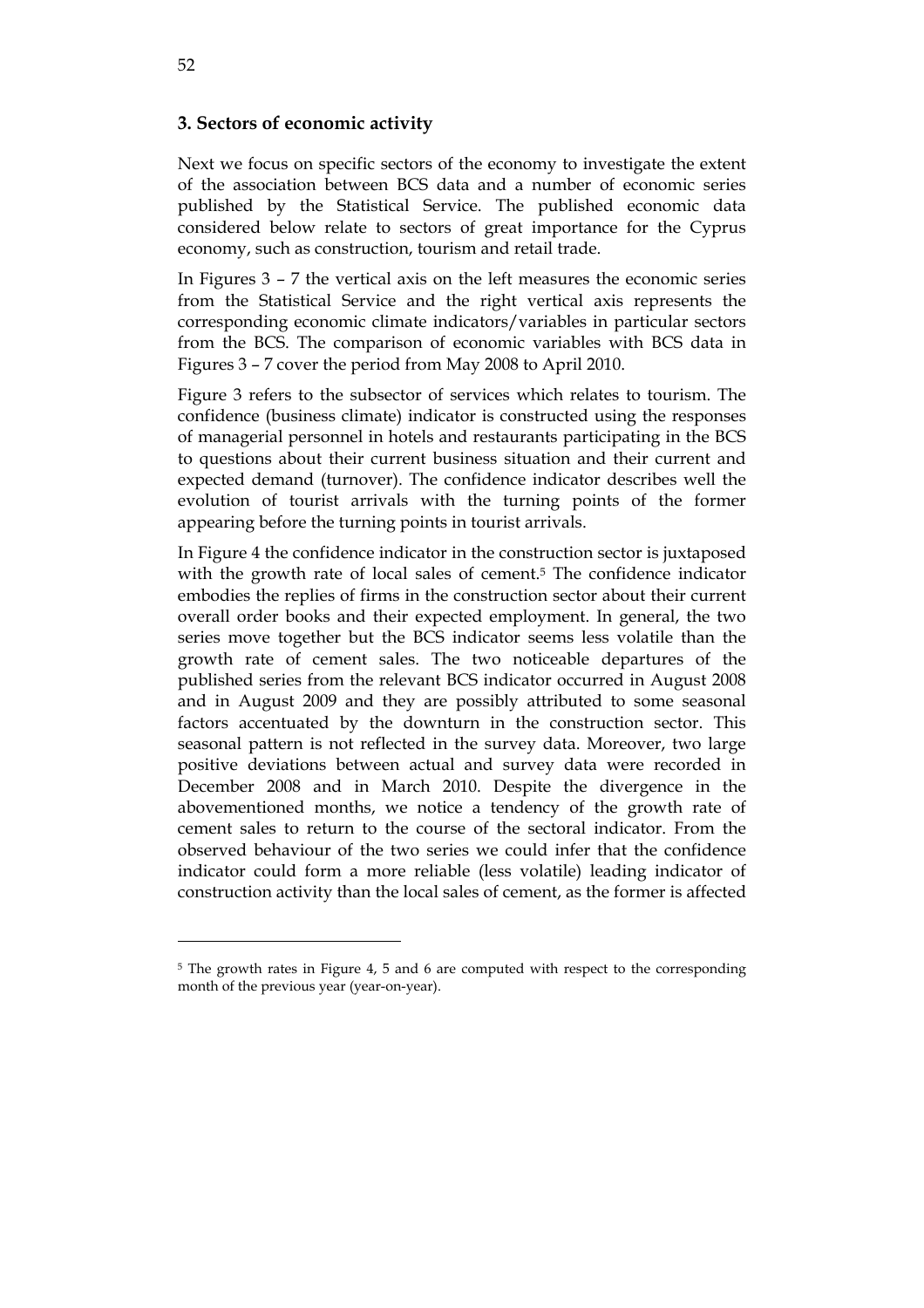to a smaller extent by transient exogenous shocks that have limited impact on the aggregate output of the sector.

In retail trade (Figure 5), firms' assessment about expected sales in the next three months (i.e. the balance between the percentage of firms that expect increase from the percentage of firms that expect decrease) exhibit some degree of co-movement with the turnover value index of retail trade (percentage change) published by the Statistical Service. However, in some cases such as in July 2008, in January and May 2009 firms' sales expectations deviate significantly from the realisations recorded by the index of turnover value in retail trade.

Figure 6 plots expected and realised developments in the manufacturing sector. The sectoral confidence indicator from the BCS data describes rather well the downward trend but fails occasionally to provide leading indications for many turning points observed in the index of manufacturing production.

In Figure 7 we compare consumers' assessment regarding expected price increases over the next 12 months recorded by the BCS (i.e. the percentage of consumers that expect rapid increases in prices) with actual inflation. The diagram shows that consumers were able to predict the slowdown in inflation that began after the second half of 2008, but they delayed to incorporate the inflation increase observed in the last month of 2009 in their expectations.

### FIGURE 3

*Tourist arrivals vs. confidence indicator (hotels and restaurants)* 



*Source*: Statistical Service and Economics Research Centre.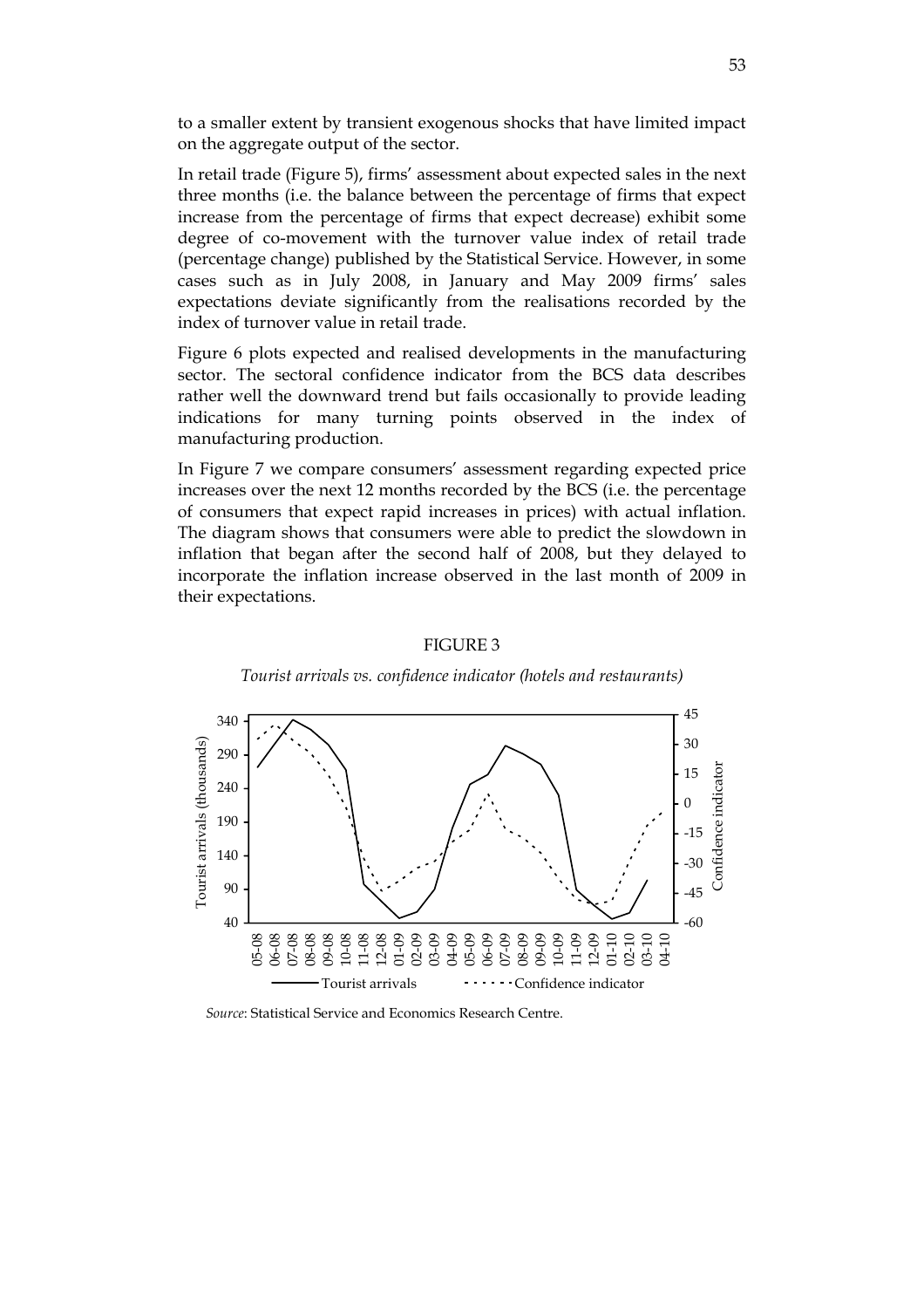



 *Source*: Statistical Service and Economics Research Centre.

# FIGURE 5

*Turnover value index vs. expected sales (retail trade)* 



*Source*: Statistical Service and Economics Research Centre.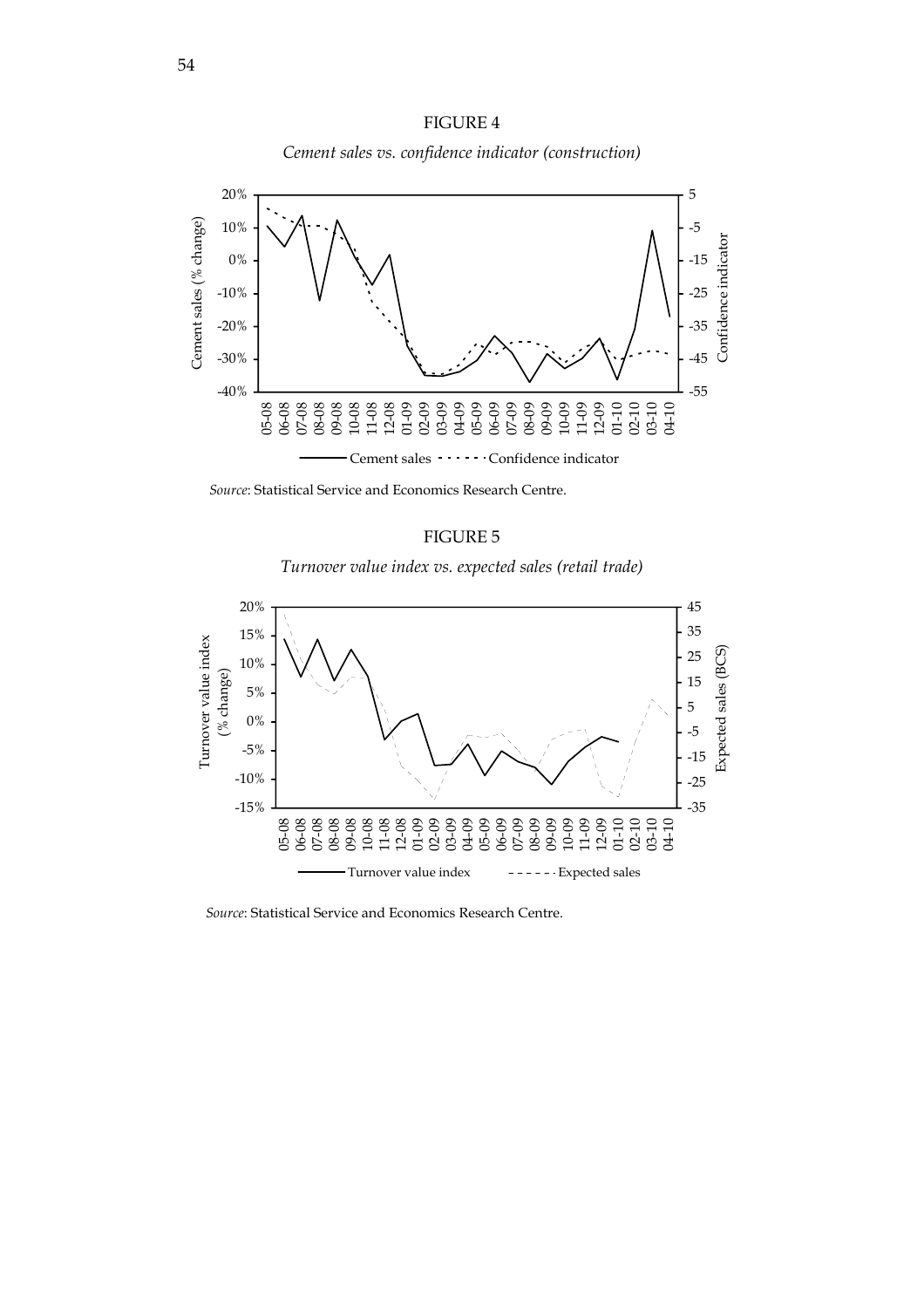

*Source*: Statistical Service and Economics Research Centre.



*Inflation vs. expected increase in prices (consumers)* 



*Source*: Statistical Service and Economics Research Centre.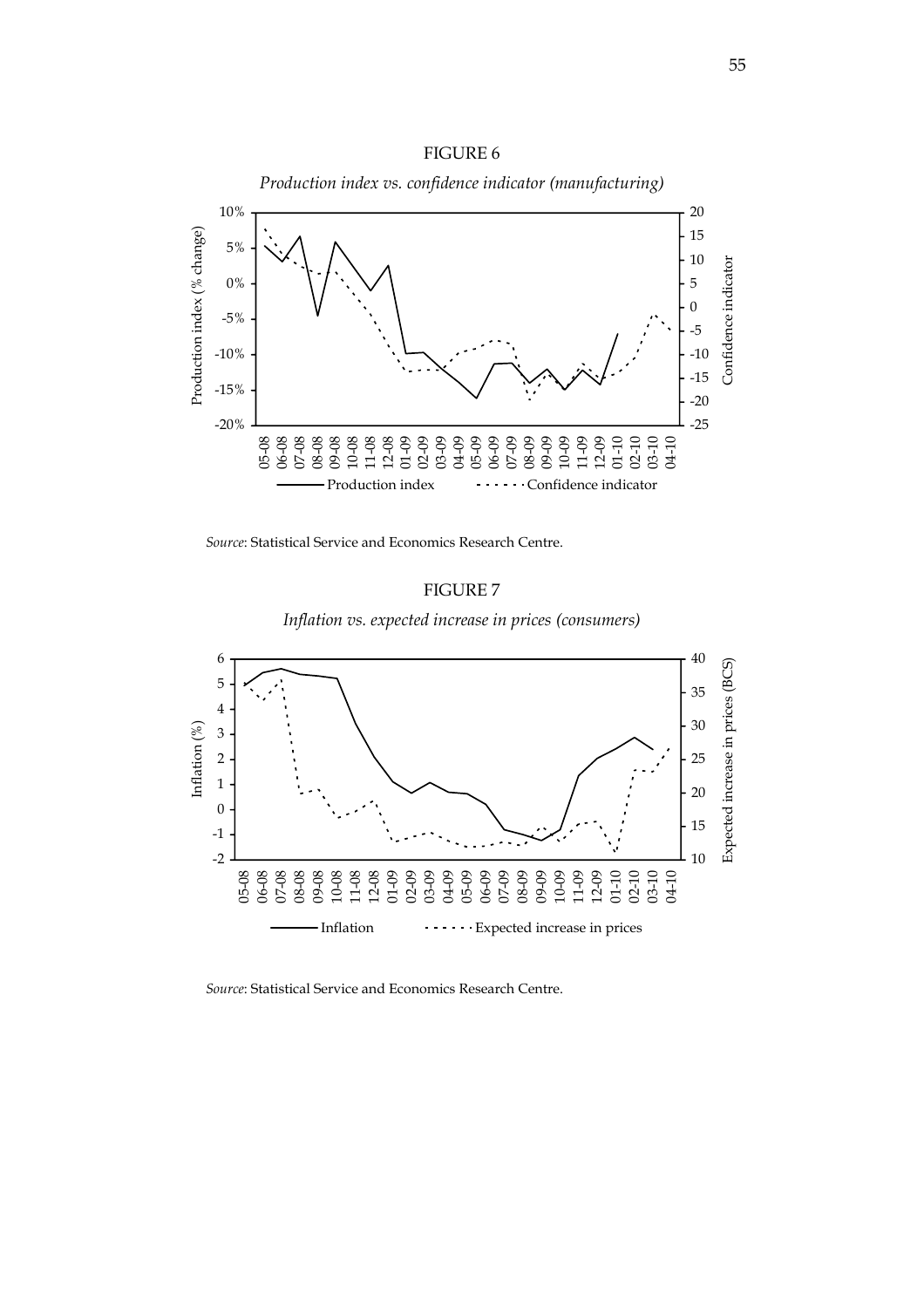To quantify the degree of co-movement between survey and published economic variables for different sectors, we compute the pairwise correlation coefficients between the two sets of series. Table 2 shows the correlation between the published economic variables and various leads and lags of the BCS indicators.6 For hotels and restaurants, retail trade and consumer prices, the BCS series used are available only after May 2008. For construction and industry we use the sector confidence indicators that have been available since May 2001 and May 2002 respectively. Thus, the correlations for these two sectors are computed for all available observations, as well as for the period before and after May 2008, when the change in the institute conducting the BCS in Cyprus took place.

In general, we obtain significant positive correlations between economic and survey variables. The value of the correlation peaks at the first lag for hotels and restaurants, the third lag for construction (period May 2002 - April 2010) and consumer prices and at the second lag for retail trade and industry (period May 2001 – April 2010). In construction and industry correlations are higher in the second sample period and they seem to dominate the results computed for the full sample. Moreover, in construction correlation is highest at fourth lag in the first period, while in the second period the value is maximized at zero lag.

The finding of high correlations of economic variables with lags of BCS variables is an indication that the latter lead the former. However, in the case of construction, retail trade and industry we also observe relatively large correlations between economic series and leads of survey variables. This would mean that the survey variables simply lag the economic series and this result should be investigated further.

 $\overline{a}$ 

<sup>6</sup> All transformations of the variables used for computing the correlation coefficients are stationary.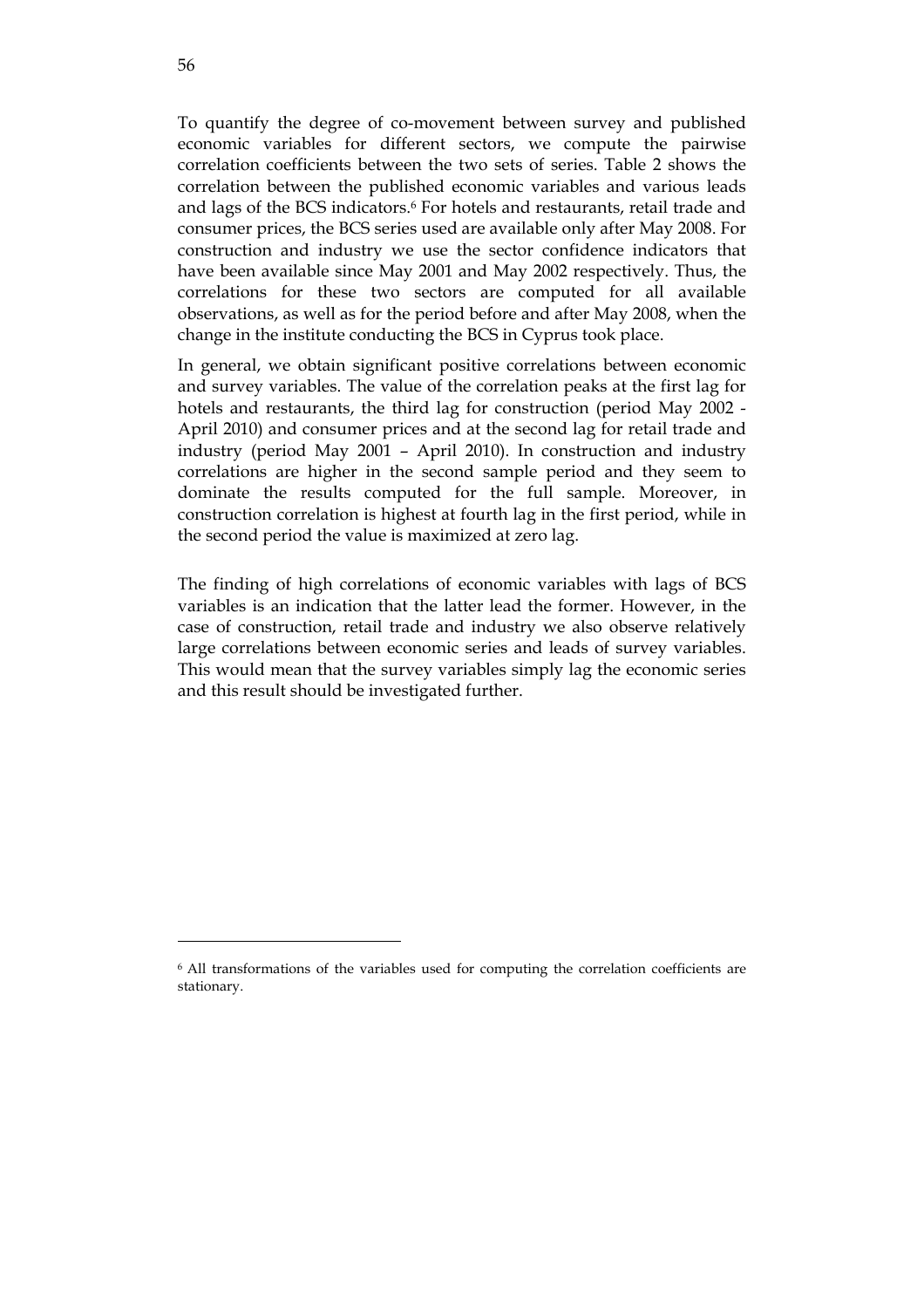*Correlations between economic and BCS variables1* 

| Economic                         |                              | Survey variable (lags/leads)                             |         |         |         |              |              |                |         |                |
|----------------------------------|------------------------------|----------------------------------------------------------|---------|---------|---------|--------------|--------------|----------------|---------|----------------|
| variable <sup>2</sup>            | Period                       | $-4$                                                     | $-3$    | $-2$    | $-1$    | $\mathbf{0}$ | $\mathbf{1}$ | $\overline{2}$ | 3       | $\overline{4}$ |
|                                  |                              | Hotels and restaurants confidence indicator <sup>3</sup> |         |         |         |              |              |                |         |                |
| Tourist<br>arrivals              | May 08-<br>Apr <sub>10</sub> | $-0.06$                                                  | 0.20    | 0.51    | $0.72*$ | $0.62*$      | 0.31         | $-0.06$        | $-0.44$ | $-0.50$        |
|                                  |                              | Construction confidence indicator                        |         |         |         |              |              |                |         |                |
| Local sales<br>of cement         | May 02-<br>Apr <sub>10</sub> | $0.70*$                                                  | $0.72*$ | $0.66*$ | $0.70*$ | $0.72*$      | $0.69*$      | $0.66*$        | $0.71*$ | $0.61*$        |
|                                  | May 02-<br>Apr 08            | $0.37*$                                                  | $0.35*$ | 0.11    | 0.21    | 0.27         | 0.21         | 0.15           | $0.33*$ | 0.15           |
|                                  | May 08-<br>Apr 10            | $0.66*$                                                  | $0.73*$ | $0.76*$ | $0.79*$ | $0.80*$      | $0.74*$      | $0.71*$        | $0.64*$ | 0.48           |
|                                  |                              | Expected retail sales <sup>4</sup>                       |         |         |         |              |              |                |         |                |
| Value index<br>of retail trade   | May 08-<br>Apr 10            | $0.70*$                                                  | $0.75*$ | $0.76*$ | $0.71*$ | $0.75*$      | $0.69*$      | $0.57*$        | $0.62*$ | 0.51           |
|                                  |                              | Industry confidence indicator <sup>5</sup>               |         |         |         |              |              |                |         |                |
| Manufact.<br>production<br>index | May 01-<br>Apr 10            | $0.68*$                                                  | $0.66*$ | $0.75*$ | $0.62*$ | $0.62*$      | $0.48*$      | $0.36*$        | $0.31*$ | 0.23           |
|                                  | May 01-<br>Apr 08            | $0.38*$                                                  | 0.19    | $0.43*$ | 0.19    | 0.24         | 0.14         | $-0.02$        | 0.05    | $-0.05$        |
|                                  | May 08-<br>Apr 10            | $0.71*$                                                  | $0.86*$ | $0.88*$ | $0.73*$ | $0.67*$      | 0.35         | 0.18           | $-0.12$ | $-0.23$        |
|                                  |                              | Expected price increase <sup>6</sup>                     |         |         |         |              |              |                |         |                |
| Inflation                        | May 08-<br>Apr 10            | $0.86*$                                                  | $0.99*$ | $0.86*$ | 0.72    | 0.63         | 0.48         | 0.36           | 0.23    | $-0.11$        |

Notes: 1 Asterisk denotes statistically significant correlation at 1% level.

 2 All economic variables are expressed in year-on-year growth rates except for tourist arrivals which are expressed in month-on-month growth rates.

<sup>3</sup> The indicator is expressed in month-on-month changes.

<sup>4</sup> The survey variable is given by the balance between the percentage of firms that expect increase from the percentage of firms that expect decrease in their sales.

5 The indicator is expressed in year-on-year changes.

 6 The survey variable is given by the percentage of consumers that expect rapid increases in prices.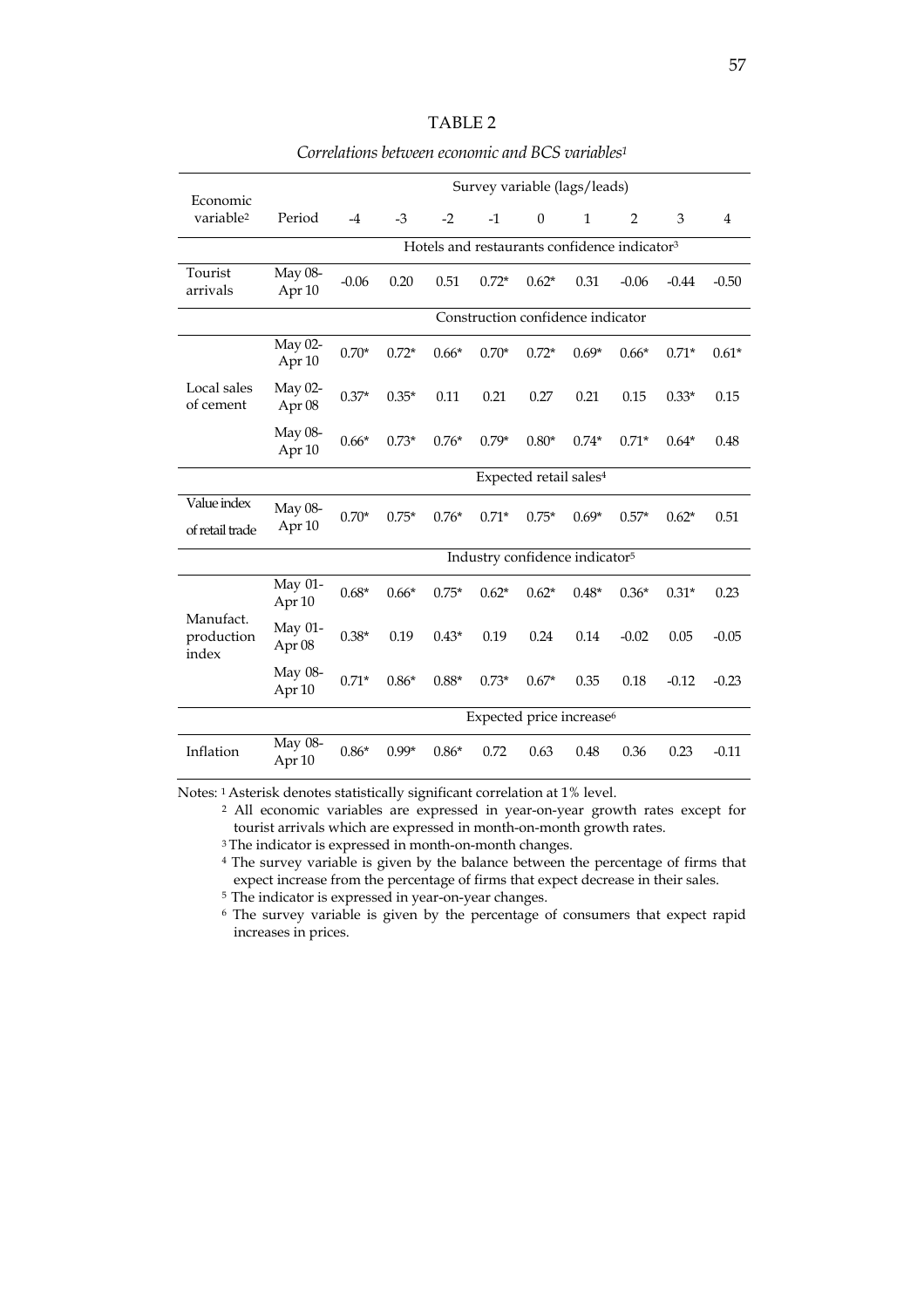To disentangle the role of leads, lags and current values of survey variables in explaining quantitative economic variables we estimate regression models of the latter conditional on the former. The modelling strategy consisted of the estimation of a regression model for the economic variable on four lags and leads, as well as the current value of the BCS variable, and the subsequent exclusion of insignificant variables. The resulting models shown on Table 3 were chosen on the basis of significance of the BCS variables (i.e. insignificant lags, leads or current values were removed) and the statistical adequacy of the models based on diagnostic tests. The analysis was carried out for economic variables that correlate significantly with the leads of the survey variables as shown in Table 2. The results in Table 3 show that in all cases some lagged value of the survey variable influences positively and significantly the quantitative dependent variable. Moreover, the adjusted coefficient of determination (adjusted R2) shows that the survey variables explain over 60% of the variation in the published economic variables, which indicates that the BCS data have considerable explanatory power and predictability with respect to quantitative series.

In construction we also observe an impact of the lead of the confidence indicator three months ahead on the local sales of cement (percentage change), although this impact is insignificant in the second sample period (May 2008 – April 2010). On the other hand, the effect of the lagged construction confidence indicator on the economic variable becomes larger during the period May 2008 – April 2010, compared to the effect obtained for the full sample period. The significant forward value of confidence indicator in construction arises possibly because the dependent variable, namely the local sales of cement, is a known leading indicator for construction activity that incorporates similar forward-looking information with the confidence indicator. Thus, the construction confidence indicator can also be used as a reliable leading indicator for construction activity, since it is available before the official release of the local cement sales for a given month.

In retail trade current expectations about retail sales, as well as expected sales three months ago affect the current turnover value index (percentage change) of retail trade, with the lagged survey variable having a slightly larger effect than the current value on the economic variable.

As far as manufacturing is concerned, the results showed that the only significant effect on the current manufacturing production index (percentage change) comes from the industry confidence indicator two periods before and this effect doubles for the second sample period.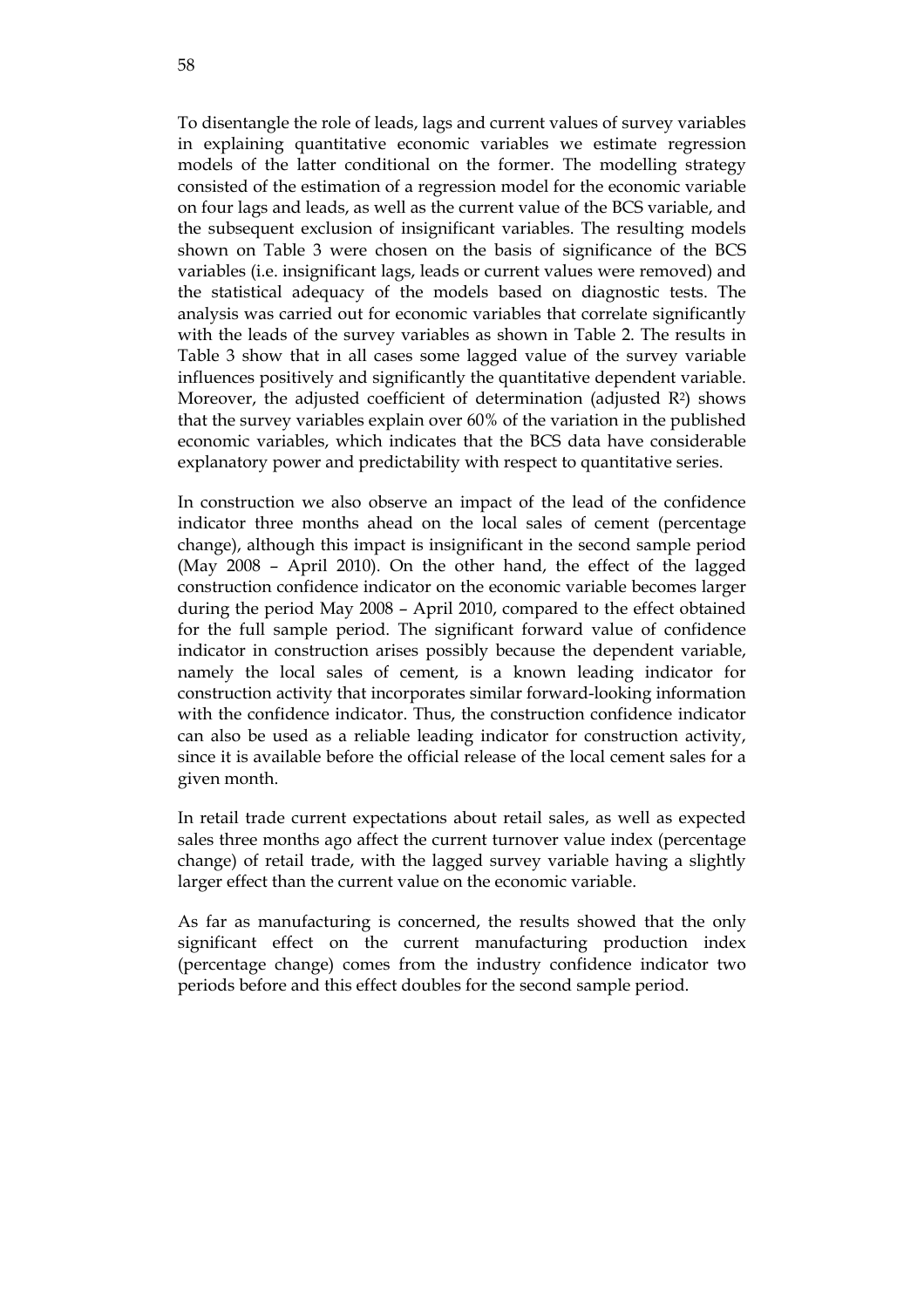| ABLF |  |
|------|--|
|------|--|

*Estimation results1* 

|                                                              | Dependent variable <sup>2</sup> |                                   |                                  |  |
|--------------------------------------------------------------|---------------------------------|-----------------------------------|----------------------------------|--|
|                                                              | Local sales<br>of cement        | Value index<br>of retail<br>trade | Manufact.<br>production<br>index |  |
| Constant                                                     | $0.0716**$<br>(0.0131)          | $0.0021**$<br>(0.0005)            | $0.0109*$<br>(0.0045)            |  |
| Construction confidence indicator, lead 3                    | $0.0020*$<br>(0.0009)           |                                   |                                  |  |
| Construction confidence indicator, lag 3                     | $0.0021*$<br>(0.0009)           |                                   |                                  |  |
| Construction confidence indicator, lead 3<br>(May 08-Apr 10) | 0.0006<br>(0.0015)              |                                   |                                  |  |
| Construction confidence indicator, lag 3<br>(May 08-Apr 10)  | $0.0043**$<br>(0.0016)          |                                   |                                  |  |
| Expected retail sales <sup>3</sup>                           |                                 | $0.0016*$<br>(0.0006)             |                                  |  |
| Expected retail sales, lag 3                                 |                                 | $0.0021**$<br>(0.0005)            |                                  |  |
| Industry confidence indicator <sup>4</sup> , lag 2           |                                 |                                   | $0.0026**$<br>(0.0006)           |  |
| Industry confidence indicator, lag 2<br>(May 08-Apr 10)      |                                 |                                   | $0.0026**$<br>(0.0008)           |  |
| Model diagnostics <sup>5</sup>                               |                                 |                                   |                                  |  |
| Residual autocorrelation (p-value)                           | 0.9781                          | 0.3517                            | 0.3840                           |  |
| Residual ARCH (p-value)                                      | 0.8907                          | 0.7923                            | 0.9073                           |  |
| Adjusted R <sup>2</sup>                                      | 0.6641                          | 0.6535                            | 0.6024                           |  |
| Number of observations                                       | 90                              | 19                                | 92                               |  |

Notes: 1 The symbols "\*" and "\*\*" denote statistical significance at 5% and 1% level respectively. Standard errors are in parentheses.

2 All dependent variables are expressed in year-on-year growth rates.

<sup>3</sup> The survey variable is given by the balance between the percentage of firms that expect increase from the percentage of firms that expect decrease in their sales.

4 The indicator is expressed in year-on-year changes.

5 LM tests with two lags.

The leading properties of survey variables with respect to economic variables, together with the fact that BCS data are timely available, as opposed to the various economic activity quantitative indicators published with a delay, confirm that BCS data are a useful tool for monitoring and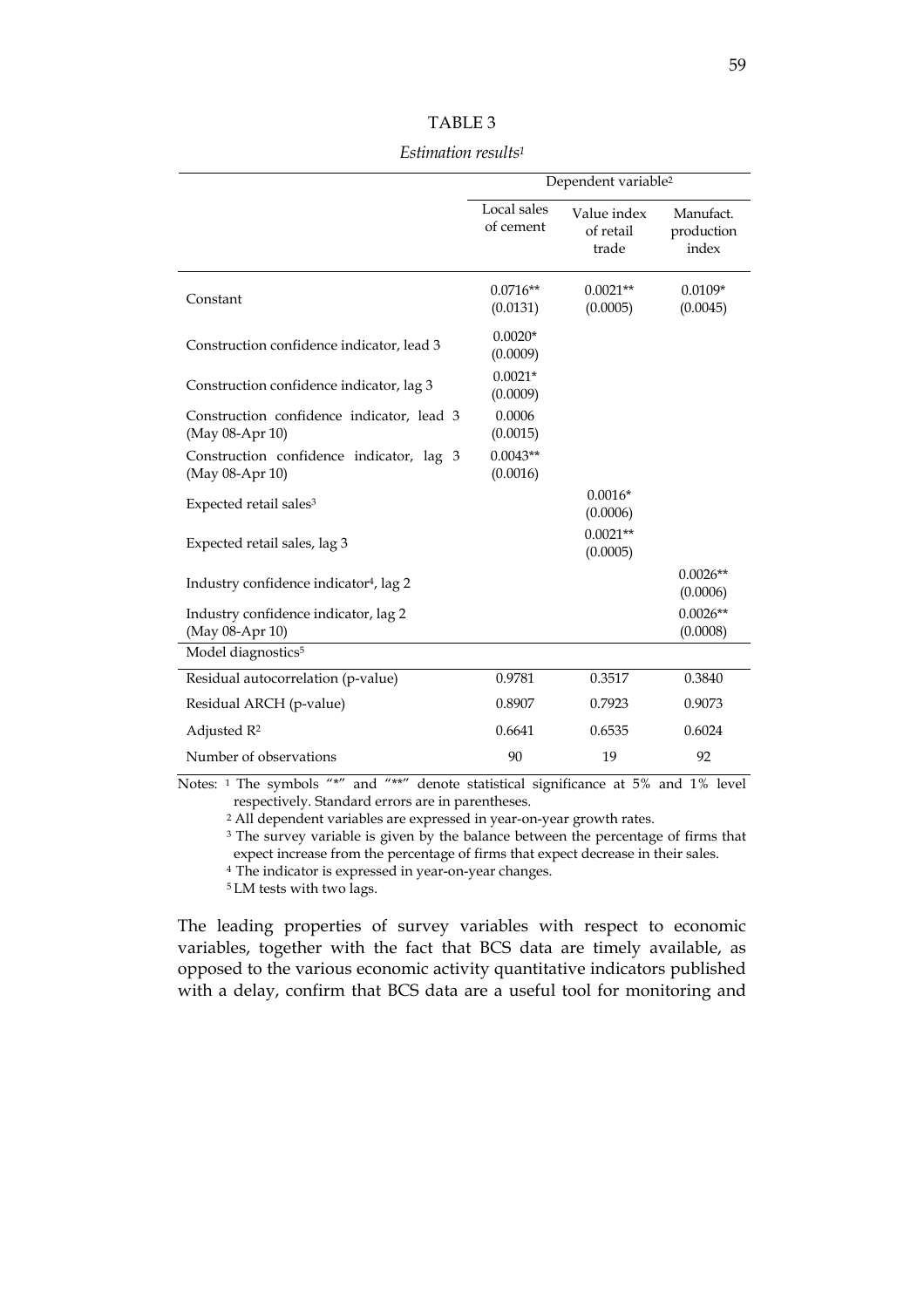responding to economic developments in real time, as well as a valuable input in forecasting output and prices.

# **4. Concluding remarks**

The Business and Consumer Surveys (BCS) that have been conducted by the Economics Research Centre, in collaboration with RAI Consultants Public Ltd (as part of the Joint Harmonised European Union Programme of Business and Consumer Surveys) contain information about expected developments in various macroeconomic series. This paper examines the usefulness of these survey data as a tool for monitoring the economy, as well as an input in econometric models that will ultimately be used for forecasting economic variables.

Both descriptive and econometric analysis showed that there is a strong link between the ESI and the GDP growth for Cyprus and in particular the changes in the ESI appear to lead developments in output growth. We estimated that a drop, for example, of 10 points in the ESI change this quarter will lead to lower GDP growth by about 0.3-0.4 percentage points in the next quarter. This estimate can be used just as a rule of thumb and it does not provide an accurate forecast of GDP growth.

The analysis for particular sectors of economy showed that BCS data exhibit high correlations with the corresponding quantitative variables published by the Statistical Service and in most cases the changes in survey variables lead the changes in the relevant economic variables. Overall, the BCS data capture the trends in the quantitative variables, even though at times firms' (e.g. in retail trade and industry) and consumers' expectations are not realised, as the comparison with published quantitative variables revealed. Nevertheless, the observed departures of expectations from realisations do not appear to signify biases in the results. In other words, firms and consumers participating in the BCS might not always provide accurate predictions but their stated expectations do not systematically overestimate or underestimate reality. Furthermore, we should mention that the divergence of expectations from realisations in some sectors observed towards the end of the sample period might be due to the uncertainty because of the economic crisis that has began affecting Cyprus since the last quarter of 2008.

The examination at a sectoral level uncovered the importance of analysing the association to a greater depth of more disaggregate BCS data with both aggregate economic variables and relevant quantitative economic variables relating to sectors and subsectors of the economy, as there might exist useful leading information at a more disaggregate level of survey